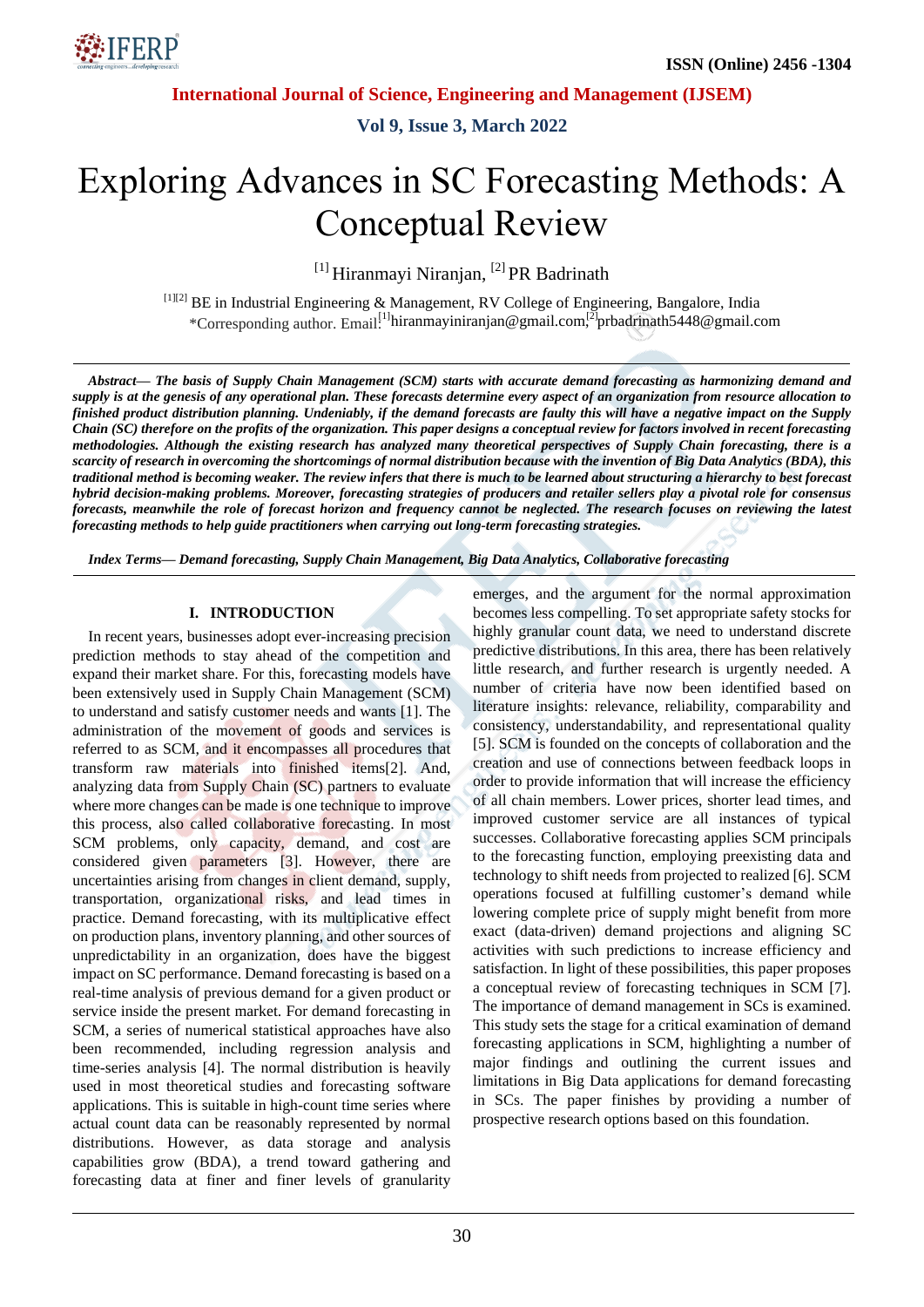

**Vol 9, Issue 3, March 2022**

## **II. RESEARCH DISCUSSIONS AND OBJECTIVES**

Various types of data are found in SC. Figure 1 shows us the taxonomy of supply chain data sources. In this sense, competition, price volatility, technology advancement, and fluctuating client commitments may cause established projections to underestimate or overestimate demand [8]. As a result, SC data must be thoroughly studied to improve knowledge of market trends, customer behavior, suppliers, and technology in order to improve the precision of demand forecasting. Applying such data to uncover trends and patterns and using them to improve the accuracy of future projections, perhaps lowering SC costs [9] [10].



**Fig. 1** Taxonomy of SC data sources

# **2.1. What factors affect the performance of a SC forecast?**

The basic goals of a forecasting process are to improve prediction accuracy (lower forecast error) and to make the forecast less biased (not chronically too high or too low). Accurate projections assist a company in avoiding missed sales or stock-out situations, as well as preventing clients from switching to competitors [11].The use of sophisticated forecasting tools has regularly resulted in SC breakthroughs by lowering risk and uncertainty. Accurate forecasting can have a significant impact on a company's inventory levels, which is perhaps one of the most essential areas. Inventory exists to provide as a safety net in the event of erroneous forecasts. The more precise the prediction, the less inventory that must be held; understandably, low inventory levels save money. To have a good influence on inventory management, demand planning, supply planning, forecasting, and production planning must all be successful. It's harder to estimate the company's capacity to deliver than it is to determine genuine client demand [11]. An efficient and accountable sales planning and forecasting process is a critical basis for the SC operation. Companies that get input from personnel from several functional areas, each of whom contributes relevant data, may achieve effective and efficient forecasting outcomes. This demands a considerable lot of cross-organizational contact, and not all communication is created equal; some businesses are just better at it than others.

#### **2.2. How is demand management in SCs key to corporate success?**

People in other sections of the organization may not grasp what the key efficiency goals of SCM and fostering vendor relationships are, whereas SC managers should. SCM might improve operating and financial performance, generate new sources of competitive advantage, and lead to a better-managed firm if it was better understood and utilised across the organization's functional areas. The development of SC information systems, particularly performance measurement systems, is significantly reliant on IT in SCM. Successful businesses have long recognized the value of considerable inventory reductions combined with high and lucrative consumer availability in gaining a competitive advantage. They also recognize that forecasting with data from Point of Sale and Stock Keeping Units gives a more immediate and accurate view of demand for their SC, and is a key contributor to enhancing forecast accuracy and making suitable and profitable inventory selections [12]. Sales forecasting is used by marketing to design new goods, reward salespeople, and make other important choices. If projections are accurate, acquiring raw materials and component components may be far more cost-effective. If you buy in the spot market on a frequent basis, inaccurate projections might lead to greater costs. By precisely estimating manufacturing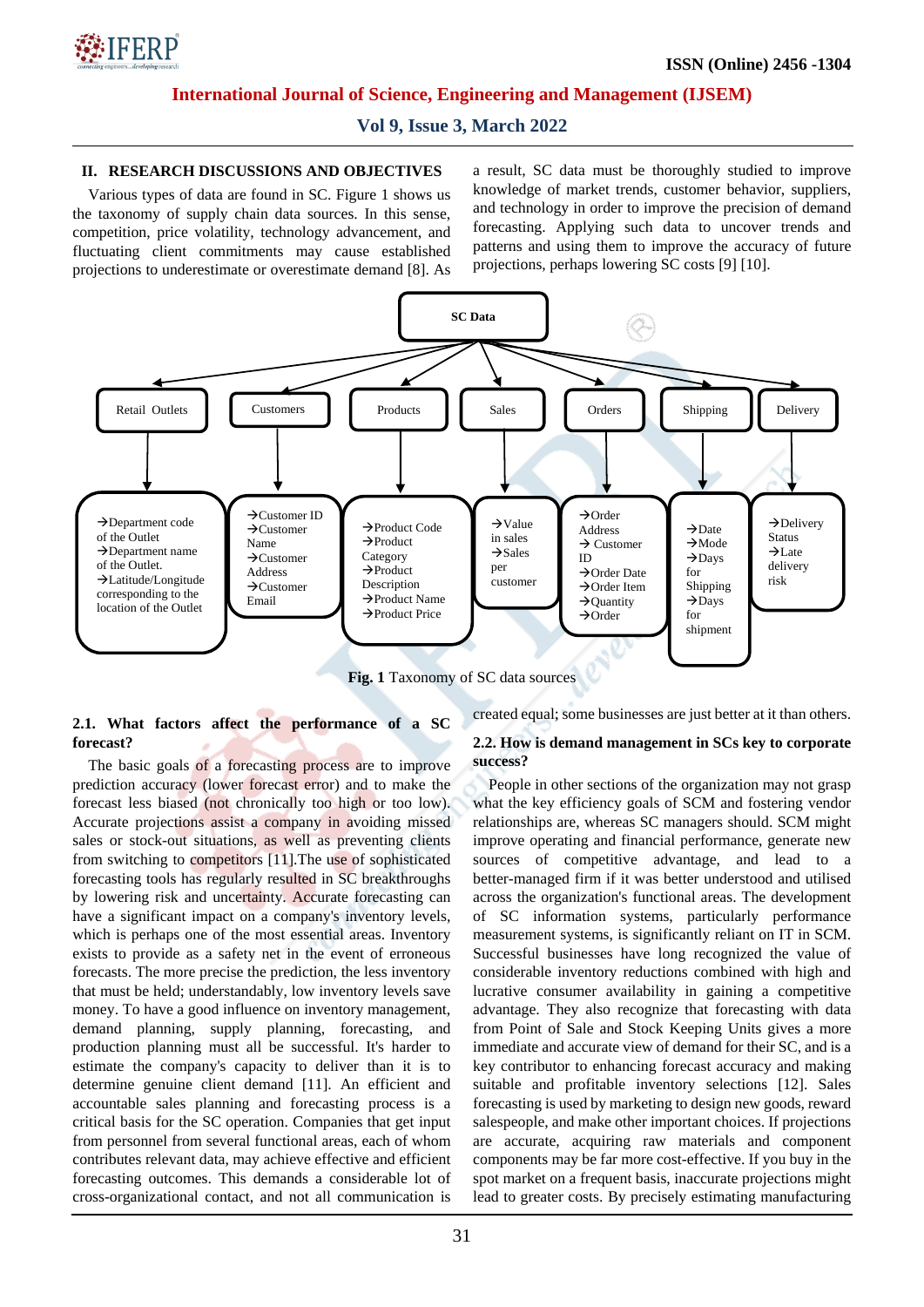

**Vol 9, Issue 3, March 2022**

demands, unnecessary costs may be avoided.

## **2.3. How is BDA revolutionizing SC demand forecasting?**

BDA is using advanced analytics techniques to large volumes of data with purpose of extracting useful information and facilitate data-driven decision-making. There are three tiers of analytics in BDA. Each level of analytics has a distinct function and goal. Prescriptive Analytics, Predictive Analytics, and Descriptive Analytics are the three levels of BDA that we investigate for this literature analysis. Prescriptive Analytics currently has the highest degree of consideration, then comes Predictive Analytics, while Descriptive Analytics has the lowest level of attention[13]. Procurement, risk assessment, risk management, and forecasting are all areas where predictive analytics may be useful. In terms of the amount of processes in a system, descriptive analytics provides the most flexibility. Descriptive analytics is used to provide effective and summary reports on raw data that are easy to understand for humans.

Data created is rapidly expanding as a result of technology developments throughout SC organizations. Until the adoption of Information Technology in SC, the information flow was documented using physical papers. The bulk of information flow associated with material flow is now captured as digital structured data. Because the breadth of SC is now global, the volume of data collected from its many activities, as well as the speed with which it is created, may be classified as Big Data. Furthermore, organizations such as marketing and sales are now depending on the analysis of unstructured data in addition to structured data to acquire a better understanding of client demands and reduce the cost of SC procedures. Big Data can be utilized with product creation, market demand forecasts, supply decisions, network optimization, and consumer feedback. Figure 2 presents a summary of Big Data capabilities in each business domain.[14].

# **III. REVIEW PROCESS METHODOLOGY**

The review process is driven by the research questions outlined in the preceding section; these are based on systematic reviews that necessitate a thorough article search, increasing transparency in the field and reducing prejudice through a scientific approach. This concept simplifies reviews as a management tool for making evidence-based and theoretically-based choices [11]. On the basis of review, there are three principal steps of approach adaptation: 1. planning, 2. conducting, and 3. presenting the review.

#### **3.1. Review protocol**

Regular meetings were held to establish the review procedure, which aimed to improve understanding of: I collaborative forecasting difficulties faced by partners in the FSC, (ii) research topics as outlined in Section 2, and (iii) the literature search approach used to find relevant publications.



**Fig. 2** Bar chart of BDA contribution in business features [32].

More than 250 papers from peer-reviewed journals and conference proceedings were discovered using principal keywords in the search. Non-peer reviewed documents were excluded because this is standard practise. The data for the study was extracted from three classes, with the dimensions of the classification for analysis shown in Table 1.

| <b>Classes</b>       | Dimensions                     |
|----------------------|--------------------------------|
| 1) Characteristic    | Year, Journal, Methodology,    |
|                      | Country                        |
| 2) Feature           | Aim, Research                  |
|                      | questions/hypothesis, findings |
| 3) Problem Relevance | Collaborative Informational    |
|                      | sharing                        |
|                      | SC integration                 |
|                      | Forecasting process            |

The first session focused on article "characteristics," which includes information such as publishing years, journals, methodology, and nation. The second class (feature) summarizes the aim, research questions/hypotheses, and relevant findings of the articles [13]. In order to carry out the review process, we based it on the questions raised in the outset. Then we profited from the perspectives of experts in the fields of supply chain management, forecasting, and operations management. These viewpoints were taken into account during the data collecting, article elimination, and result interpretation stages of the evaluation.

# **IV. REVIEW RESULTS**

# **4.1. Characteristics and features**

We utilised Scopus, Google Scholar, and Elsevier to conduct a comprehensive search of the available literature, with publication dates ranging from 2005 to 2021. SC, demand forecasting, BDA, and forecasting frequency and horizon were the keywords employed in the search. Figure 3 illustrates the examination of SC demand forecasts papers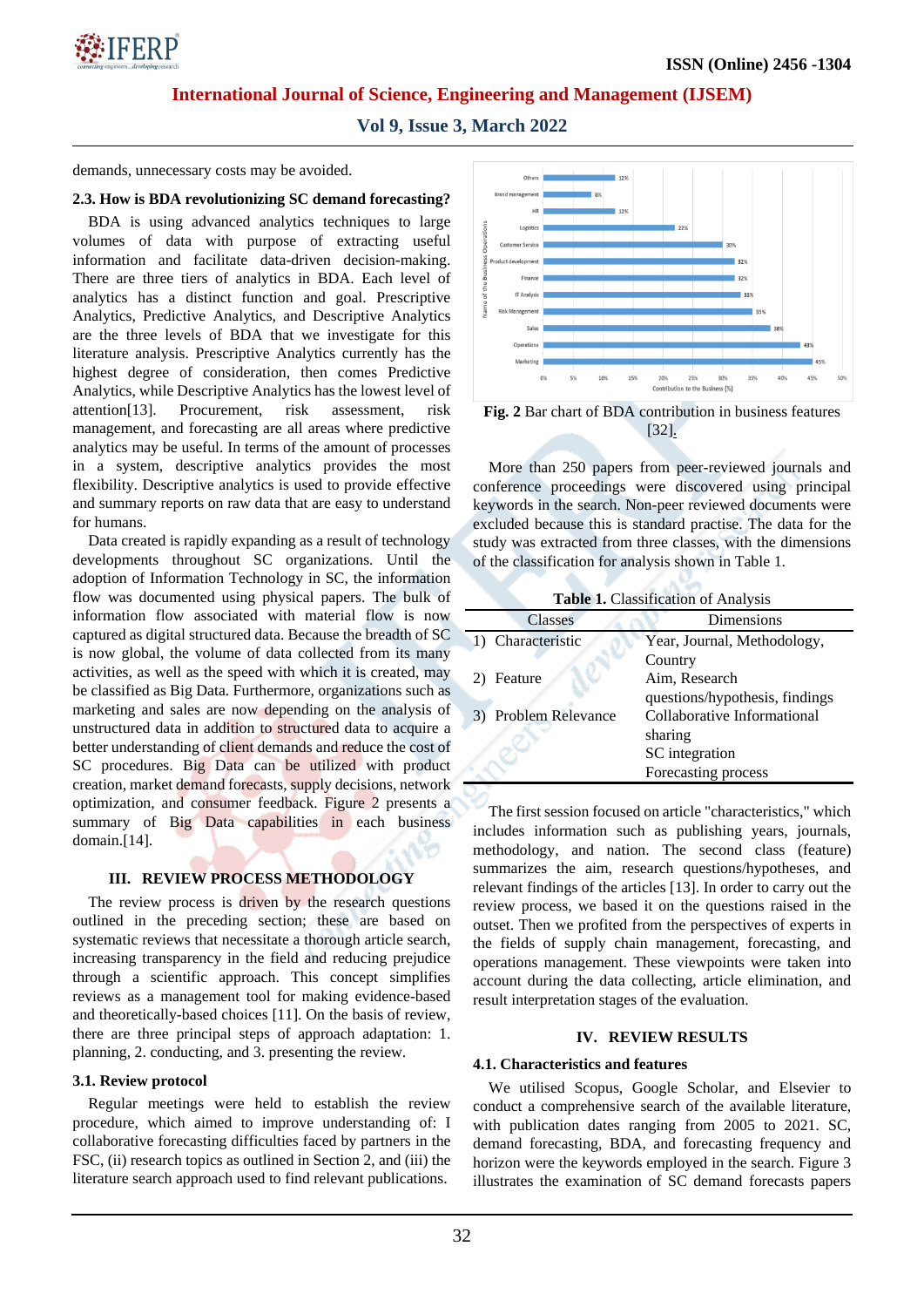

# **Vol 9, Issue 3, March 2022**

from 2005 to 2021. There is a steady increase in the number of publications from 2005 to 2021. It is expected that such growth continues in 2022.



**Fig. 3** Distribution of literature in SC demand forecasting from 2005 to 2019

|                                     | <b>Steps</b>              | <b>Processes</b>                                                                                                                          |
|-------------------------------------|---------------------------|-------------------------------------------------------------------------------------------------------------------------------------------|
| $\bf{D}$                            | Research questions        | $\rightarrow$ Interpreting collaborative forecasting problems in the SC.                                                                  |
|                                     | formulation               | $\rightarrow$ Designing research questions for the on problems that appear in the                                                         |
|                                     |                           | process of information sharing and forecasting.                                                                                           |
|                                     |                           |                                                                                                                                           |
| 2)                                  | Settling articles         | $\rightarrow$ Focusing on primary-keywords over the research themes integration in                                                        |
|                                     |                           | SC, information sharing and forecasting process.                                                                                          |
|                                     |                           | $\rightarrow$ Specifying secondary-keywords by taking into account the rationale of                                                       |
|                                     |                           | research questions.                                                                                                                       |
|                                     |                           |                                                                                                                                           |
| 3)                                  | Literature Search         | $\rightarrow$ Reviewing articles related to primary-keywords & content.                                                                   |
|                                     |                           |                                                                                                                                           |
| 4)                                  | <b>Exclusion Criteria</b> | $\rightarrow$ Exclude all non-peer reviewed & unpublished articles                                                                        |
|                                     |                           |                                                                                                                                           |
| 5)                                  | <b>Inclusion Criteria</b> |                                                                                                                                           |
|                                     |                           | >Based on three categories, this process is carried out:                                                                                  |
|                                     |                           | 1) The article's goal should be relevant to the issues mentioned.<br>2) The article's research questions/hypotheses should argue relevant |
|                                     |                           | elements for the research inquiries.                                                                                                      |
|                                     |                           | 3) The findings of the article should provide either supportive or                                                                        |
|                                     |                           | contradictory information on the relevance of the research problem                                                                        |
|                                     |                           | and/or research questions.                                                                                                                |
|                                     |                           |                                                                                                                                           |
|                                     |                           |                                                                                                                                           |
| 6)                                  | Critical Comparison       | $\rightarrow$ Synthesis of results during meetings is compared.                                                                           |
|                                     |                           |                                                                                                                                           |
| 7)                                  | Cross disciplinary        | > Cross-referencing approach is applied.                                                                                                  |
|                                     | approach                  |                                                                                                                                           |
|                                     |                           |                                                                                                                                           |
| 8)                                  | Final decision            | $\rightarrow$ Completing the article consideration process.                                                                               |
|                                     |                           |                                                                                                                                           |
| <b>Table. 2 Our review protocol</b> |                           |                                                                                                                                           |

#### **4.2. Problem relevance followed by propositions**

Many aspects influence demand in supply chains, but for the sake of simplicity, many of them were not captured in research using traditional approaches. Forecasts could only give a limited knowledge of demand changes in SCs in this regard. Furthermore, unexplained demand shifts might be brushed aside as statistical noise. [14]. Finally, data-driven systems may learn to include non-linear behaviours, resulting in improved demand forecasting approximations than traditional methods, most of which are based on linear models. The bullwhip effect, competition among suppliers, and mismatch between supply and demand all contribute to substantial non-linearity in demand behaviour in SC. The features of our insights show us that issues with demand forecasting in most companies have to do with missing data. Here are some of the things that can get in the way of forecasts. Lack of historical sales data is a problem for companies without much of a track record. Even more established enterprises, though, may face difficulties. Sales data from previous years should be collated and structured in an easy-to-use way [14].

Another issue is a lack of inventory control. The cornerstone of excellent demand planning is good inventory management. If warehouse capacity is not accurately determined, production is over- or under-estimated.

#### *4.2.1 SC integration*

Given the partners' internal-external conflicts occurring through information exchange and forecasting, their close integration in the SC is a good platform towards collaborative forecasting. SC integration is defined as "the degree to which a manufacturer strategically collaborates with SC partners and collaboratively manages intra- and inter-organizational processes in order to achieve effective and efficient flows of products and services, information, money, and decisions in order to provide maximum value to customers."

#### *4.2.2. Collaborative Information sharing*

Sharing various sorts of data, such as pricing adjustments, assortments, and promotional plants, improves forecast accuracy and saves time for partners. Transparency is improved and forecasting errors are reduced when production and delivery plans are shared [10]. In the literature on information sharing, the information quality metric was used to analyse how well information flows between parties matched their expectations. This metric was calculated based on a number of characteristics, including availability, currency, credibility, frequency, completeness, and recency, and it represented partners' happiness with information sharing.

# *4.2.3. Forecasting process*

In SCs, combining and/or adjusting forecasts seem to be a remedy to departments' multiple forecasts, causing overlapping of internal expectations and tacitly influencing collaborations. Model construction, breakdown, forecast combinations, and judgement modifications are the four main processes used in forecasting [12]. Equally, weighting constituent forecasts are suitable and work well based on the number of forecasts combined when taking into account historical information. In addition, collaborative forecasting should take into account the partners' shared and long-term goals, as well as other concerns including commitment, trust, and dependency.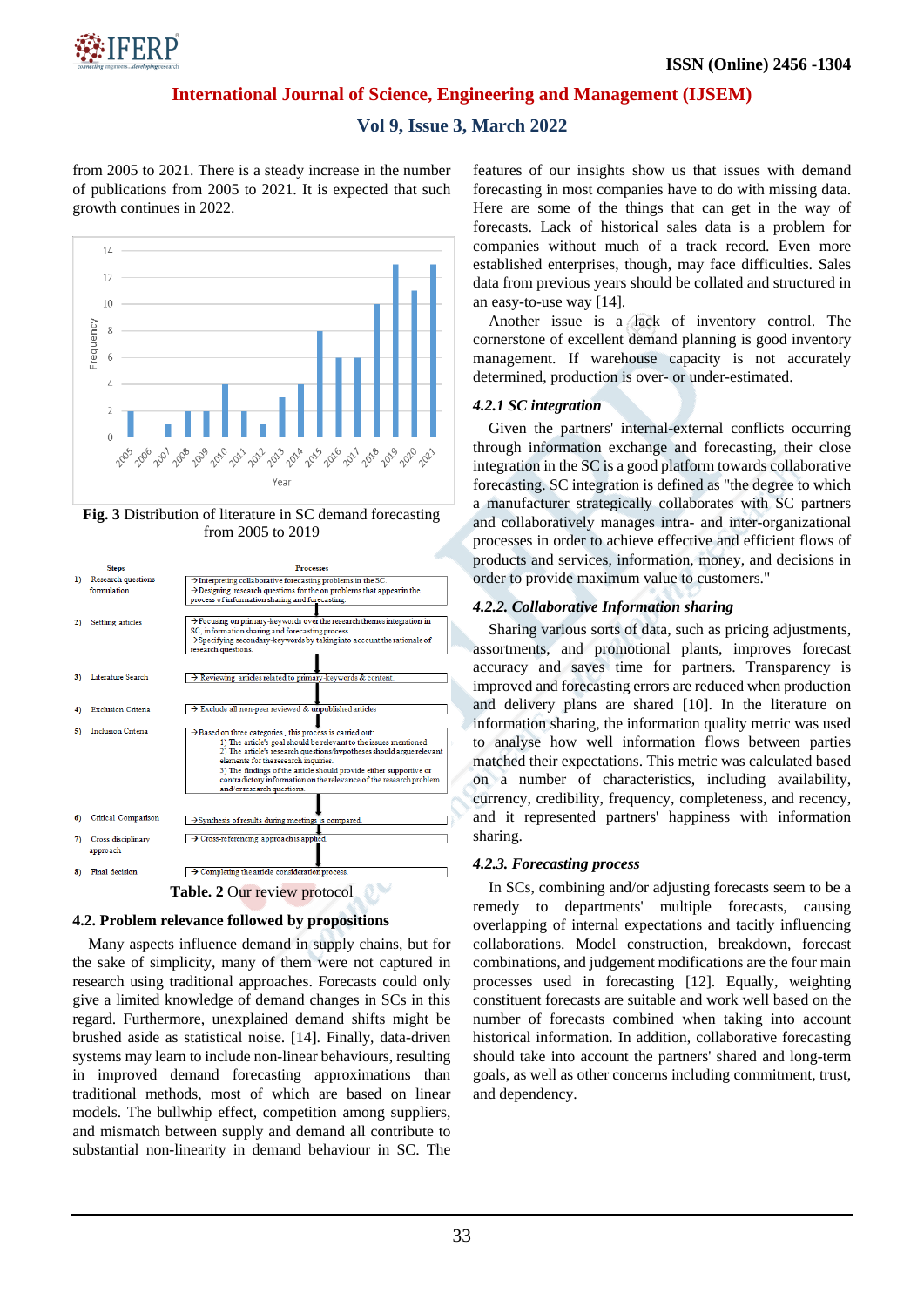

**Vol 9, Issue 3, March 2022**



## **V. DISCUSSIONS WITH CONCEPTUAL FRAMEWORK**

This paper this paper reviewed the literature on demand forecasting in the SCM in three interrelated areas: SC integration, collaborative information sharing and forecasting process [6].These sub processes represent the three research questions addressed in this paper. They were identified by considering partners' challenges in information sharing and forecasting which prevent accurate and long term collaborating and consensual forecasting. Subsequently, we can depict the propositions in a conceptual framework as shown in the figure 4.

# *5.1. Forecast combinations and judgement adjustments*

Combining forecasts appears to provide a solution to the inaccuracies in typical SC forecasting approaches. By reducing the impact of conflicting forecasts made by different departments based on different goals and information [7]. While an organization actually agrees on a single unified forecast before convening with its counterparts, it streamlines the process of reaching consensus during the operation. Nonetheless It's critical to use the right forecasting methods for combination to improve the forecast's accuracy, predictability, and precision. However, because of the influence of contextual data and information, the impact of judgments and human variables cannot be overlooked [8]. As a result, it goes without saying that modifying statistical results with descendent data is a must. This might be performed at the divisional level or at the company level.

# *5.2. Importance of forecast Frequency and horizon*

Beyond a doubt, the forecaster's prejudice has a detrimental effect on the findings. However, the forecasters' expertise and technical know-how, as well as their understanding of new information and statistical results, reinforce its accuracy and reliability. As a result, we can deduce that the development of forecasters' trust and commitment is likely to benefit partners during long-term collaborative forecasting [9]. Despite the fact that we examined at a variety of forecasting methodologies, the best strategy depends on the amount of collaboration and consensus, product qualities, and the current market scenario. More importantly, the product categories are time sensitive and should be supplied to customers as soon as possible, requiring the most accurate consensus forecast in the smallest period of time.

# **VI. CONCLUSION AND FUTURE SCOPE**

Globalization and rising market competitiveness, as well as a spike in SC digitization methods, are driving up the demand for customer behaviour analysis and demand forecasting. We conducted a detailed assessment of forecasting methodologies in SC demand forecasting in this paper. The poll looked at how BDA may be used to estimate SC demand. We gathered and examined these studies in terms of demand prediction methods and strategies. Seven common strategies were discovered and evaluated, along with their benefits and drawbacks. The most commonly used approaches, among others, are neural networks and regression analysis. The paper also mentioned that optimization models or simulation can be utilised to increase predicting accuracy.

## **REFERENCES**

[1] You Z, Si Y-W, Zhang D, Zeng X, Leung SCH, Li T. A decision-making framework for precision marketing. Expert Syst Appl. 2015:42(7):3357–67. https://doi.org/10.1016/J.ESWA.2014.12.022.